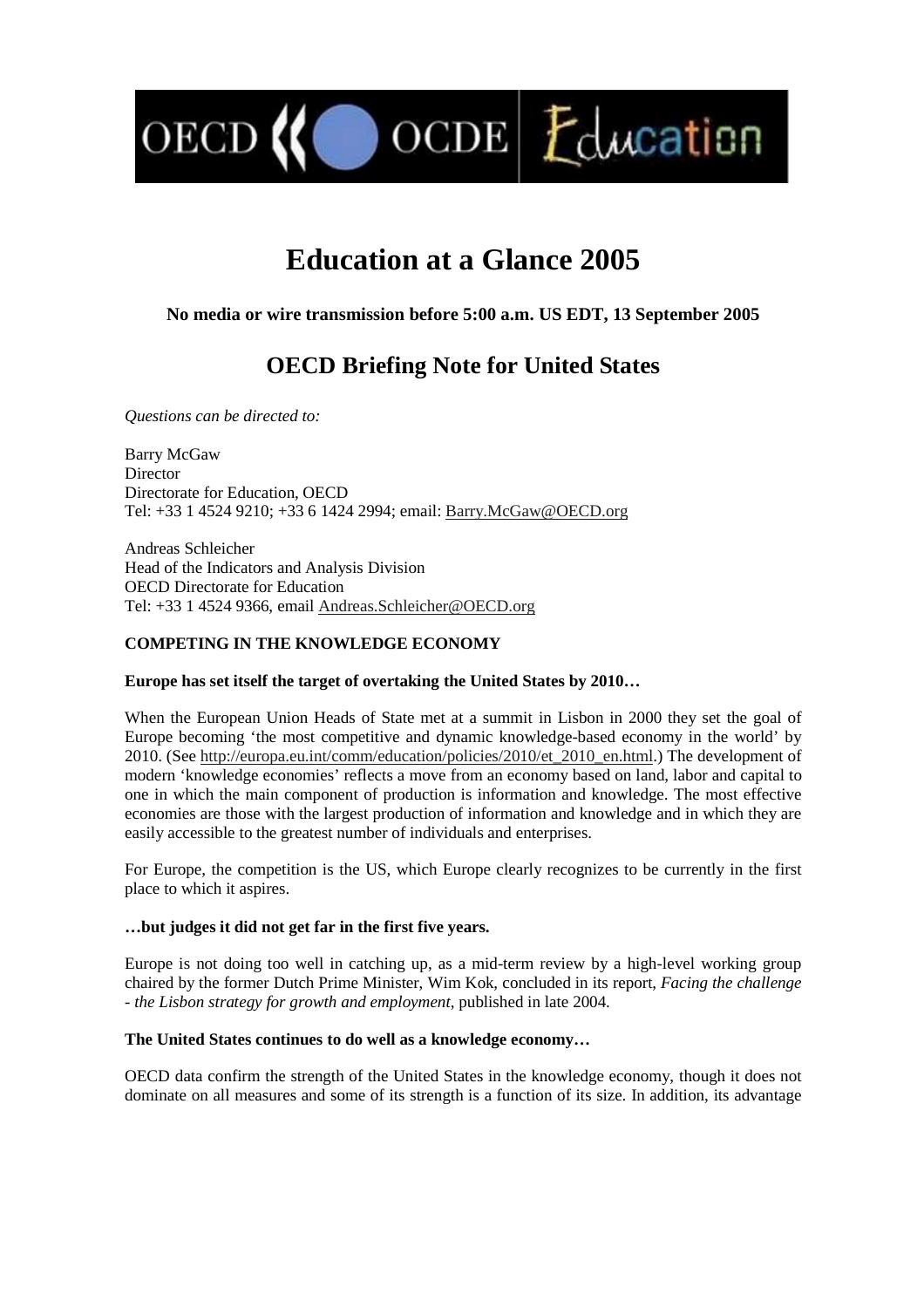

is often seen when data are expressed per worker rather than per hour worked since, particularly in European countries, the number of hours worked per worker is less than in the **United States**.

In per capita wealth, the **United States** (with GDP per capita of US\$37 600) is second only to Luxembourg (with a GDP per capita of US\$52,153 based on a population of less than half a million, an economy dominated by banking and a large contribution from cross-border workers to the economy). The **United States** leads the G7 (Canada, France, Germany, Italy, Japan, UK, US) with all of the others between \$US26 000 and \$US30 000. (Source: OECD in Figures- 2004 edition)

In GDP per hour worked, the **United States** was 7th amongst OECD countries in 2004 (*Source*: OECD Labour Productivity Database, July 2005).

In 2004, the **United States** had growth of 3.2% in this measure of labor productivity which is above the OECD average. The **United States** is ranked equal 7th amongst OECD countries in growth in GDP per hour worked (*Source:* OECD Economic Outlook No. 77).

In gross domestic expenditure on research and development, expressed as a percentage of GDP, the **United States** at 2.6% in 2003 was behind Sweden (4.0%), Finland (3.5%), Japan (3.2%), and Iceland (3.0%) and equal with Korea but, because of the size of its economy, the **United States** accounted for 42% of all research and development expenditure in the OECD area, well ahead of the combined EU25 at 31% and Japan at 17%. (*OECD Main Science and Technology Indicators 2005/1*, Tables 1 and 2)

The level of expenditure is, of course, only a measure of inputs. In education, level of expenditure is related only weakly to the quality of outcomes and to the distribution of educational achievements across the population so it is worth examining research and development outputs as well as expenditure.

Patents are one measure of inventive performance and can provide insight into innovative activities across countries. In 2001, the **United States** had the highest share of patent families (patents to protect the same invention in Europe, Japan and the United States) in the world, with over one third, slightly ahead of the EU25 in total and Japan. On a per capita basis, however, the **United States** is well behind Switzerland, Finland, Japan, Sweden and Germany, reflecting differences in size, industry structure and patenting practices. Between 1991 and 2000, the share of all countries outside the United States, EU25 and Japan rose from 5.6% to 7.3% and that trend can be expected to continue as other countries become more fully integrated into global innovation structures. (*OECD Science, Technology and Industry Outlook 2004*, p.40)

# **…with a further check available early next month with updated OECD data.**

Updated information will be available with the publication of the *OECD Science, Technology and Industry Scoreboard* in early October 2005.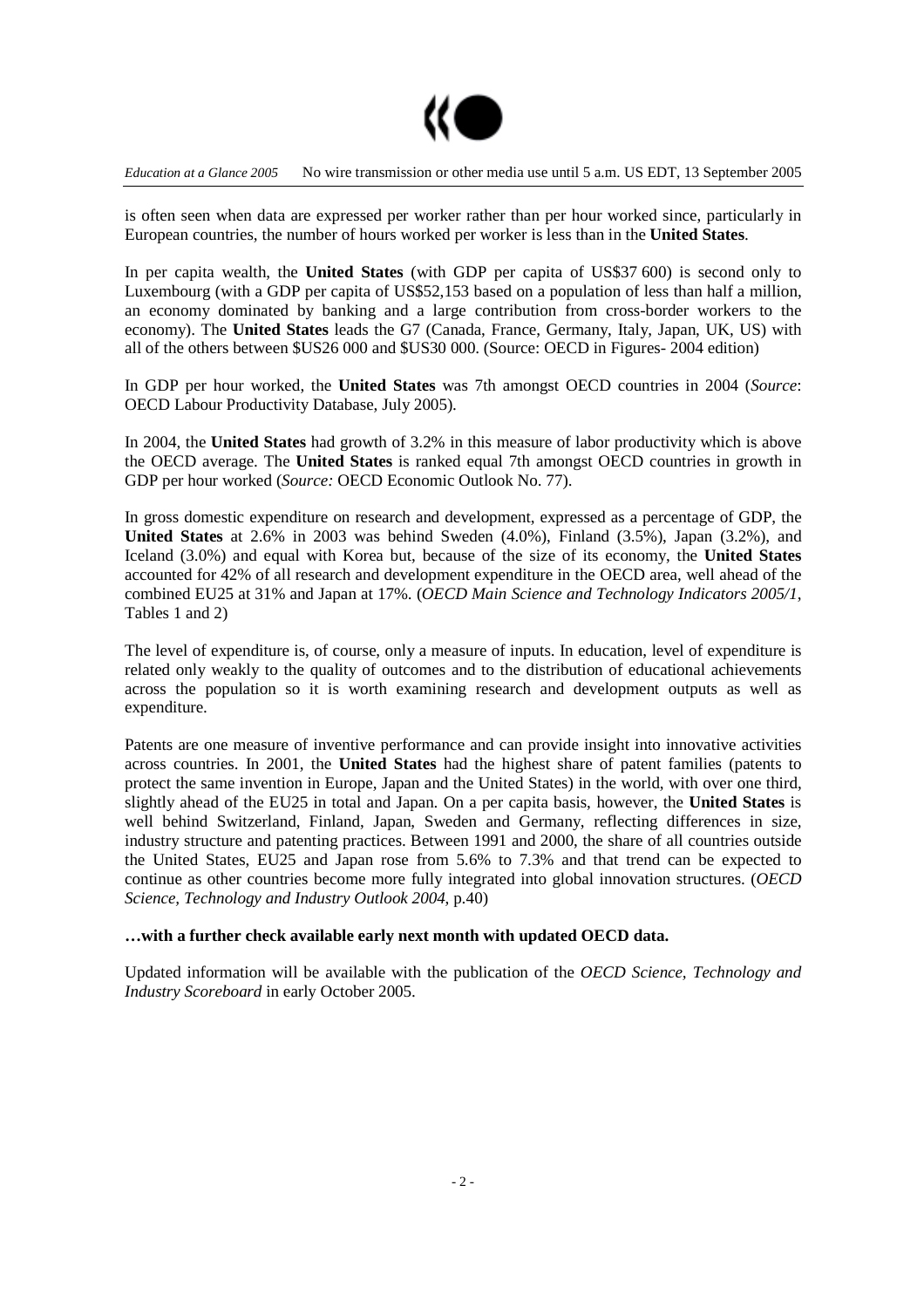

# **IS EDUCATION A KEY TO THE KNOWLEDGE ECONOMY?**

#### **Europe looks to educational reform as one driver in enhancing its knowledge economy…**

When the European leaders set the goal for Europe of becoming the number one knowledge economy, they declared that what was needed was 'not only a radical transformation of the European economy, but also a challenging programme for the modernisation of social welfare and education systems'. In 2002 they added that, by 2010, Europe should be the world leader in terms of the quality of its education and training systems.

#### **…and it is certainly clear that education confers benefits – on the economy and society…**

Social rates of return provide a measure of the benefits to society of additional education. At the tertiary level – when the individual completes this level of attainment as part of his or her initial education – the social internal rates of return in the **United States** are 12.4% for males and 9.2% for females, higher than in all the other nine countries for which data are available**.** (Table A9.10, p.143)

Analysis repeated from *Education at a Glance 2003* examines the driving factors of economic growth and shows that rising productivity accounted for at least half of the GDP per capita growth in almost all OECD countries with available data and, in Austria, Denmark, Finland, Germany, Greece, Italy, Korea, Luxembourg, Sweden and the United Kingdom rising productivity accounted for almost all of the GDP per capita growth. The **United States** was 11<sup>th</sup> out of 26 countries on this measure of increased productivity. (Chart A10.1, p.148)

Labor productivity can be increased in several ways and the educational attainment of the working population plays a pivotal role in this equation, not just through increasing the effectiveness of the inputs but as a determinant of the rate of technological progress. In the **United States**, the contribution of increased educational attainment to growth in labor productivity from 1990 to 2000 ranked 6<sup>th</sup> of the 15 countries studied, placing it behind Portugal, the United Kingdom, Italy, France and Finland in this respect. (Chart A10.2, p.150)

Studies of the macro-economic returns to education estimate that increasing the average level of attainment by one year, raises the level of output per capita by between 3 per cent and 6 per cent. (Indicator A10, p.144)

Many analyses indicate a positive causal relationship between higher educational attainment and better mental and physical health, with the mechanisms operating through income and employment, behavioral and psycho-social effects. (Indicator A10, p. 144)

#### **…and on individuals.**

University graduates (tertiary type A) aged 25 to 64 in the **United States** earn, on average, 91% more than those who have completed only upper secondary education. This earnings premium is higher than in all other OECD countries for which data are available except Hungary where the premium is 135%. (Table A9.1a, p.130)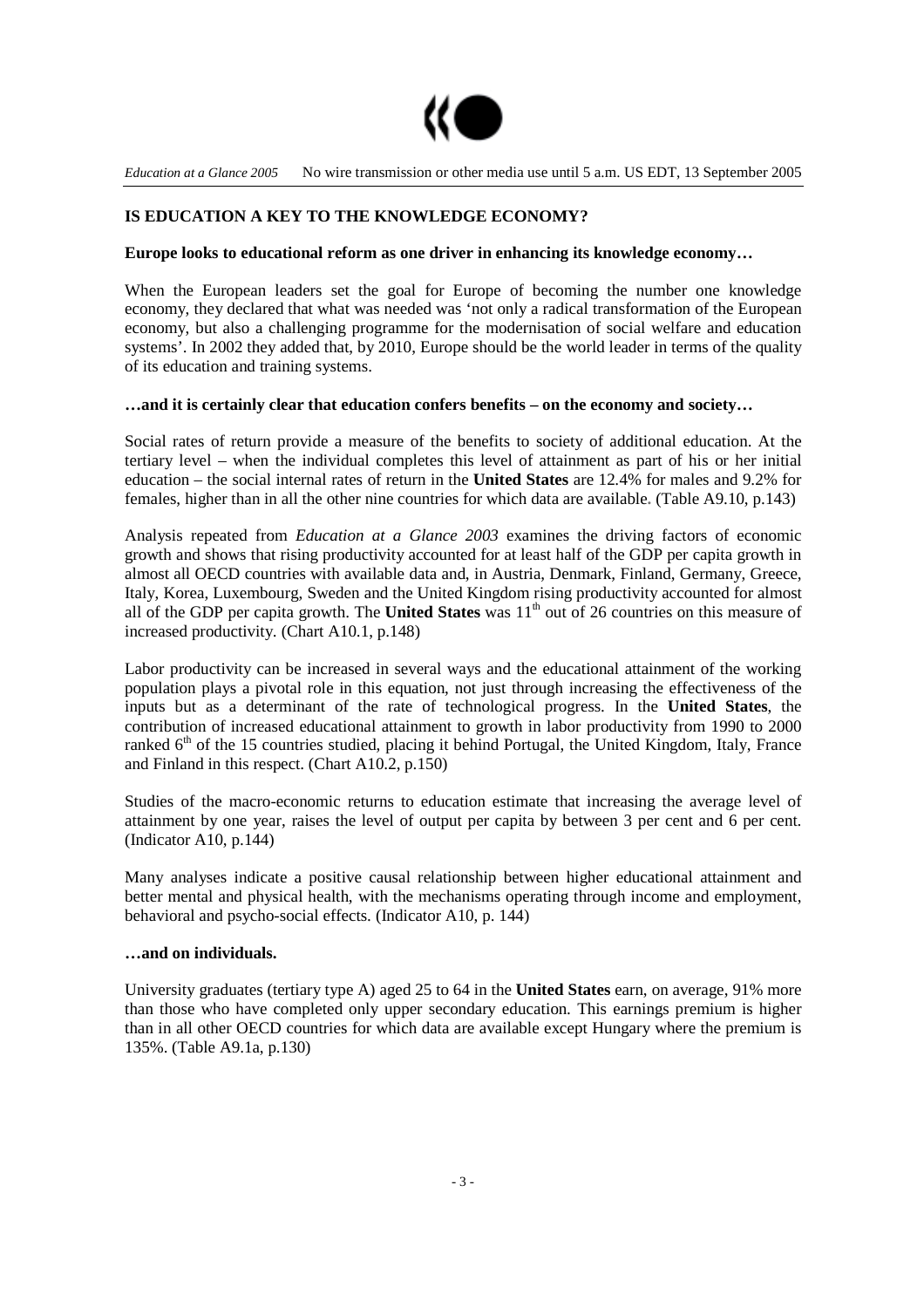

Those aged 25 to 64 in the **United States** without upper secondary education earn, on average, 30% less than those who have completed upper secondary education. This gap is greater than in all countries except the United Kingdom where, at 31%, it is essentially the same. (Table A9.1a, p.130)

The average earnings benefits of additional education are, thus, greater in the **United States** than in virtually all other OECD countries.

Within these earnings, however, there is an issue of gender equity. Females aged 30 to 44 years in the **United States** with university (tertiary type-A) education earn, on average, 62% of the earnings of similarly qualified males, a rate that is lower than in all but Germany, New Zealand and Switzerland among the 19 OECD countries for which data are available. (Table A9.1b, p.131)

Examination of the distribution of earnings within each education level further illustrates the rewards that can be gained through achieving the next level of education. Some 30% of university graduates in the **United States** earn more than double the national median earnings, whilst only 8% of those qualified to the level below tertiary level achieve such earnings. (Table A9.4a, pp.135-136)

Those with higher levels of education are also less likely to be unemployed than those with lower levels of education. (Table A8.4a, pp.113-114)

The most complete analysis of the benefits of attaining the next level of education involves the determination of the net benefit by taking account of the benefits (higher average earnings, lower risk of unemployment and the public subsidies received during the studies) and the costs that individuals incur when studying (tuition fees, lost earnings during the studies and higher tax rates later in life). The magnitude of the net benefit will be influenced by factors not measured directly such as the extent of salary dispersion and the relationship of this dispersion to differences in level of education as well as by the progessivity of income taxation.

Data for these calculations are available for only ten OECD countries. For someone continuing directly from secondary to tertiary education in their youth, the net benefit (the private rate of return) in the **United States** is 12.6% for males and 9.4% for females. Only Finland (15.8%) has a higher rate for males, while Finland (15.4%), Norway (13.0%) and Switzerland (10.1%) have higher rates for females. The net benefits in these European countries are less affected by costs since tuition costs are low. (Table A9.6, p.141)

# **HOW DOES THE US COMPARE WITH OTHER OECD COUNTRIES IN EDUCATION?**

#### **The United States compares well in educational attainment, though the gap is closing.**

Amongst 55 to 64 year-olds in the **United States** in 2003, 85% had completed upper secondary education. That is an indication of what things were like in the period roughly 40 to 50 years ago and no other OECD country matched this rate. The rate of completion of upper secondary education among 25 to 34 year-olds in 2003, indicating the way things were roughly 10 to 20 years ago, was 87% in the **United States**, placing it in 9<sup>th</sup> position. The rate in the United States had not declined in the intervening period; it had essentially not grown while those in eight other countries had grown past it. (Table A1.2a, p.36)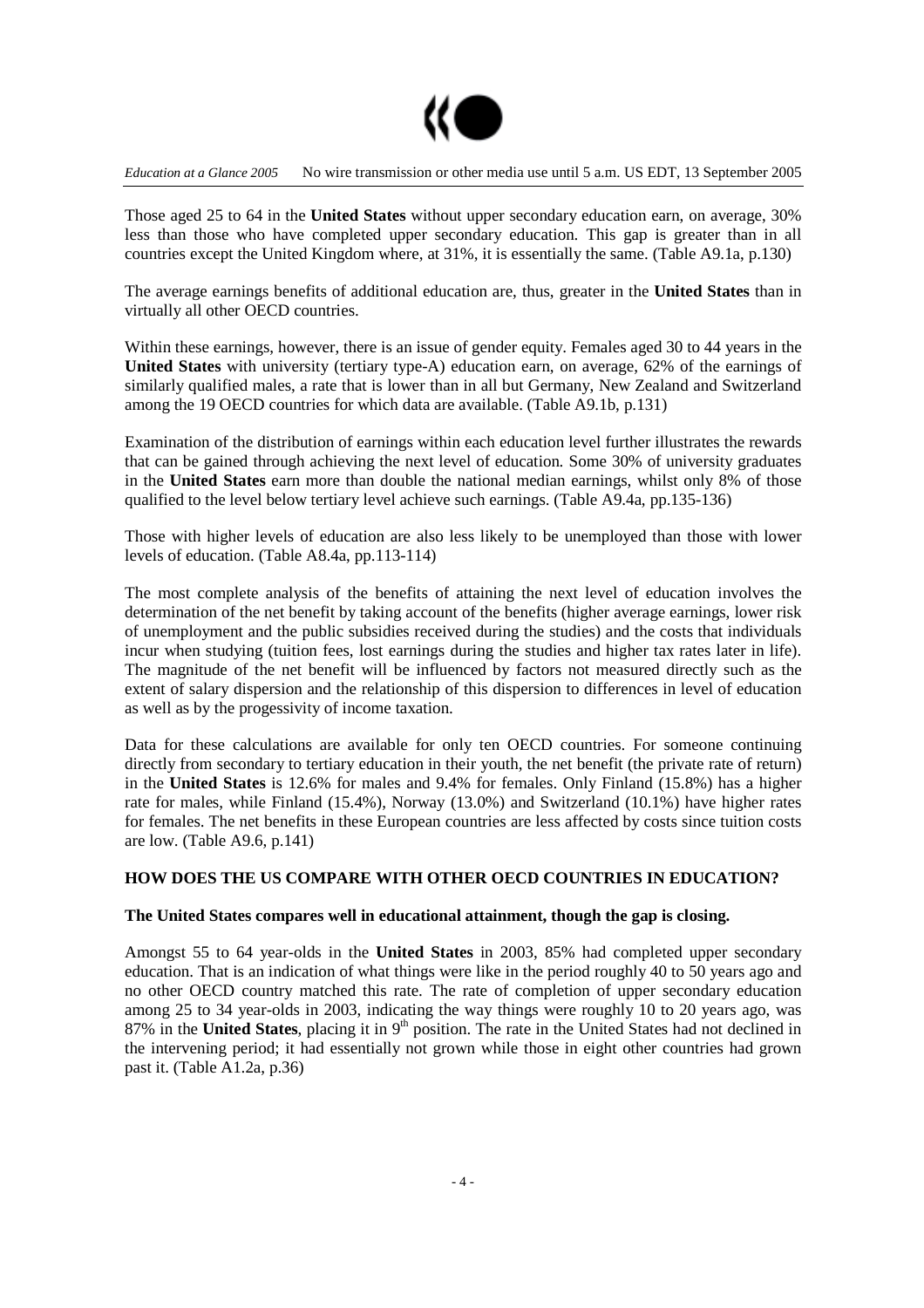

A similar trend is evident in the tertiary education attainment rates though, in this case, the **United States** remains slightly closer to the top. The rate of 35% among 55-64 year-olds in 2003 indicates that the **United States** had the highest tertiary education attainment in the period 35 to 45 years ago, though only just ahead of Canada with 34%. No other country was above 27%. The **United States'** rate of 39% for 25-34 year olds reveals only a small growth over the intervening 30 years during which Canada (53%), Japan (52%), Korea (47%) have all grown well clear while Finland, Norway and Sweden at 40%, Belgium (39%) and Spain (38%) essentially match the **United States**. In rank, the **United States** has slipped from  $1^{st}$  to equal  $7^{th}$ . (Table A1.3a, p.37)

# **The United States is, however, well below the best in terms of student achievement…**

In the 2003 OECD Programme for International Student assessment (PISA), the performance in mathematics of 15-year old students in the United States was well below the OECD mean, ranking the United States in a tie for 21<sup>st</sup> place with Poland, Hungary and Spain and ahead of only Portugal, Italy, Greece, Turkey and Mexico. The **United States** trailed many European countries. Finland, Korea, and the Netherlands were the highest performers, achieving statistically similar average scores that are higher than the average scores in all other OECD countries. (Chart A4.3, p.64)

Student performance in problem solving was equally low for the **United States**. The mean score achieved by 15-year-old students in PISA 2003 ranked the United States in tie for 23<sup>rd</sup> place with Spain, Portugal and Italy and ahead of only Greece, Turkey and Mexico. It was again well behind the highest performing countries, Finland, Japan and Korea. (Chart A5.3, p.78)

#### **…though there is some evidence of improvement.**

Among the 12 OECD countries that took part in the IEA Trends in International Mathematics and Science Study (TIMSS) in 1995 and 2003, the **United States** and Korea were the only countries to record a statistically significant improvement in the mathematics performance of their  $8<sup>th</sup>$  grade students over the eight-year period. The mean score scores of students increased by 12 points in the **United States** and 8 points in Korea. (Chart A7.1 but see the qualification in the text in the first full paragraph on p.94)

Similar improvements in science performance amongst 8<sup>th</sup> grade students in the **United States** were also recorded over the period. (Chart A7.1, again to be read with the qualification on p.94)

# **ARE THERE IMPLICATIONS FOR THE US KNOWLEDGE ECONOMY?**

#### **How can the US have such a strong knowledge economy without a stronger education system?**

Europe hopes to catch the **United States'** knowledge economy by, among other things, improving its education system. Yet many European countries have caught up, and even passed, the **United States** in educational attainment and most are ahead of the **United States** in the quality of the learning achieved by their students, at least at the age of 15.

# **Perhaps education does not matter…**

One possibility is that Europeans will need to look elsewhere to make their gains on the grounds that the quantity and quality of education does not matter. There is counter evidence in the estimates of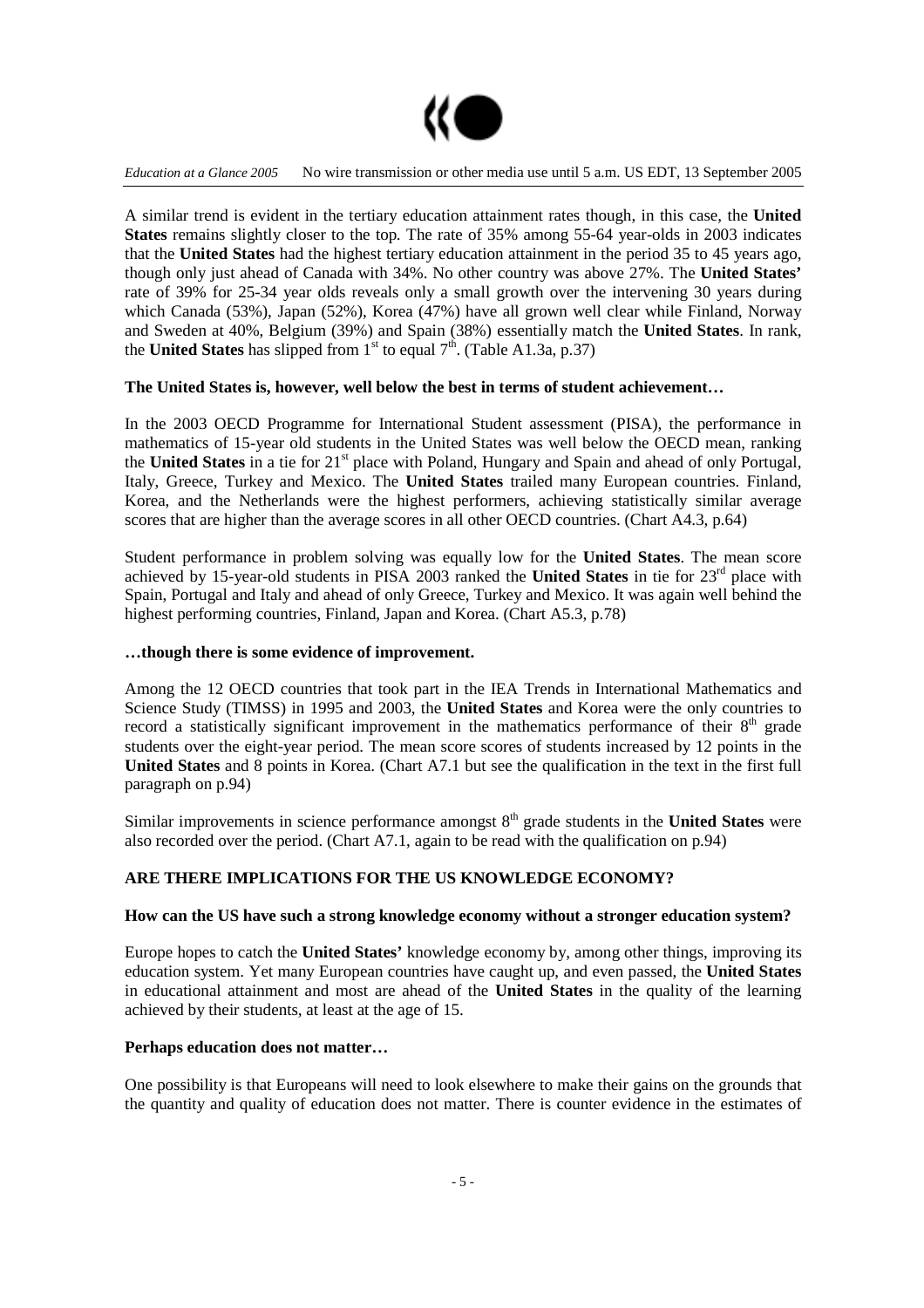

social returns cited above and in the shifts in the labor market in countries like the US where new jobs tend to require higher levels of education than the jobs that are disappearing.

A further possibility is that advantages in the quantity and quality of education are not gained if they are not matched with a labor market that fits people to jobs on the basis of the appropriateness of their skills rather than their formal qualifications. If that is the case, the flexibility of the labor market in the **United States** may enable it to make better use of the products of its education system than other OECD countries with ostensibly better inputs to the labor market from their education systems.

# **…or perhaps the United States has a first-mover advantage which may be at risk…**

The **United States** built a strong tertiary education sector long before other OECD countries, dating from the GI Bill under which many ex-military personnel returning from World War II were able to obtain a college degree. This could have given the **United States** a strong 'first-mover' advantage which could be at risk.

# **…with others closing the attainment gap and forging ahead in quality at school level…**

Although the **United States** remains near the top of the OECD countries in tertiary education attainment, many countries have closed the gap and, in upper secondary education attainment, a growing number have moved ahead of it. In addition, as indicated in the PISA results for 15-yearolds, many other countries are building a higher-quality base in the knowledge and skills of their young people.

#### **…and also producing more university graduates in science.**

University science graduates produced per 100 000 persons employed aged 25 to 34 years in the **United States** was 1 069 in 2003, just below the OECD average of 1 157 and well behind the rates in a number of countries such as Australia (1 942), the United Kingdom (1 926) and France (1 900) and some with newly strong knowledge economies such as Finland (2 172), Korea (2 000) and Ireland (1 765). Japan at 1 140 has a rate around the OECD average but it is low because of marked gender differences, with a rate of 1 656 for males but only 372 for females. (Table A3.2, p.56)

# **IS KNOWLEDGE-ECONOMY STRENGTH DUE TO A STRONG ELITE?**

# **There is no evidence of a strong elite at 15 years-of-age in the US…**

In the PISA 2000, the **United States** achieved an overall result in reading literacy around the OECD average but did have a relatively large percentage of its 15-year-olds achieving at the highest level, suggesting the development of at least a high-performing elite. The overall result was pulled down by the relatively high proportion of poor performers.

This pattern was not reproduced in mathematics and problem solving in PISA 2003. The **United States**, as described above, ranked on average  $21<sup>st</sup>$  and  $23<sup>rd</sup>$  respectively in these two domains. The distribution of student performances in PISA 2003 reveals percentages performing at the highest level that are in line with the low average performances. In mathematics, some 10% of students in the **United States** achieved the highest proficiency levels (5 and 6), below the OECD average of 13% and well below Belgium, Canada, Finland, Japan, Korea, the Netherlands, New Zealand and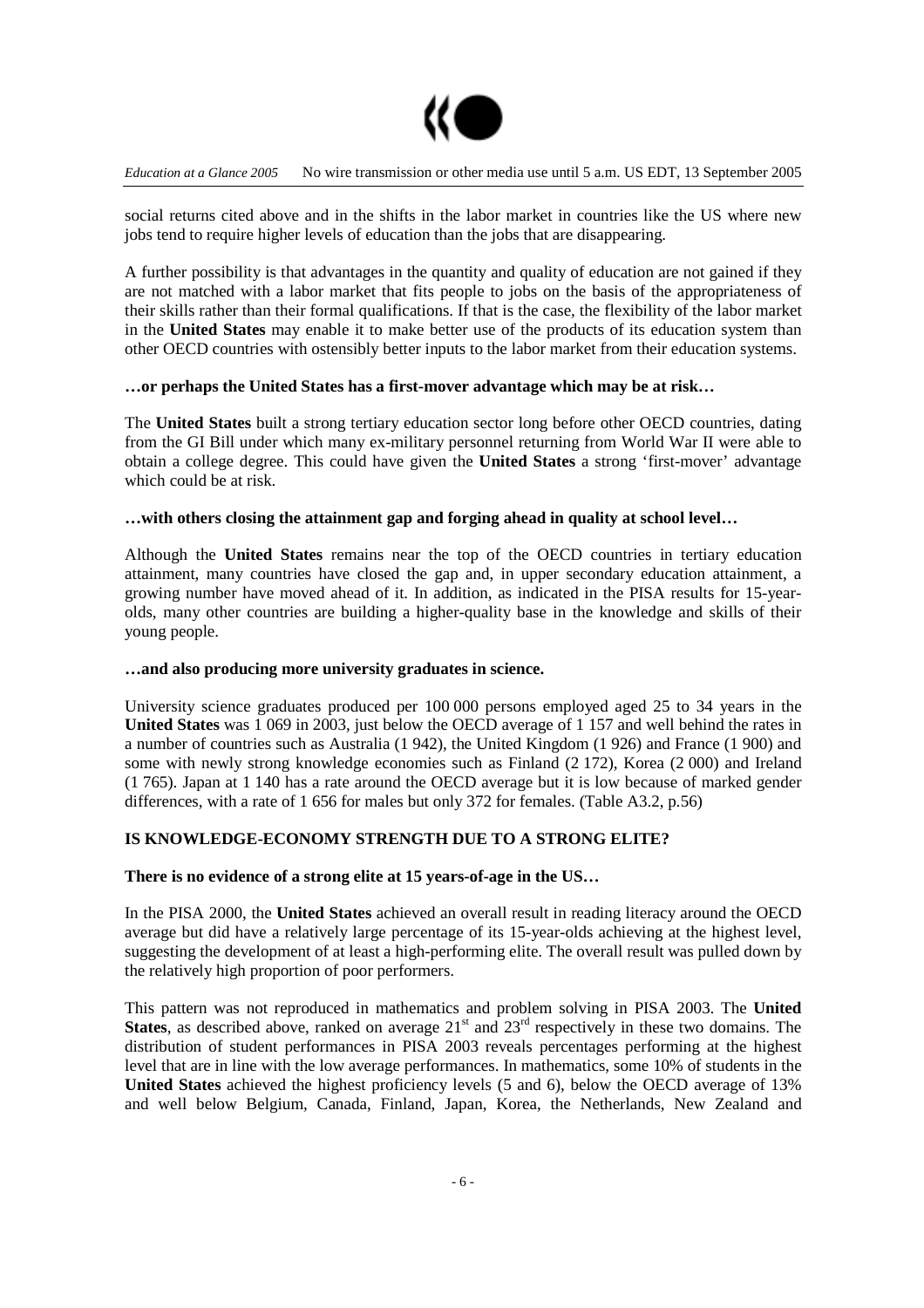

Switzerland where at least 20% of students reached this level (Table A4.1, p.68). A similar pattern is evident in problem solving. (Table A5.1, p.80). These results do not suggest that a strong elite is being developed by age 15.

#### **…but it may come later through a high-quality university system, including foreign students...**

The strength of the **United States'** education system may well lie in its higher education sector which is large, diverse and highly competitive.

While there are no direct assessments of the quality of higher education (equivalent to the PISA assessments of 15-year-olds), there are many indications of the high regard in which **United States'** higher education institutions are held. International rankings of the top institutions are invariably dominated by universities in the **United States**. Almost 30% of foreign students from throughout the world choose to study in the **United States**. While foreign students represents a smaller percentage of tertiary enrolment in the **United States**, at 3.5%, than in a number of other countries, that is due to the size of the US system overall. (Chart C3.2, p.254 and Table C3.1, p.267)

As far as fields of education are concerned, in each of Australia, Finland, Germany, Sweden and the **United States**, 30% or more of foreign students are enrolled in sciences or engineering. (Table C3.5, p.273)

#### **…and through a high level of job-related continuing education and training of adults.**

The **United States** (at 44%) is one of only five countries in which more than 40% of the labor force participates in some kind of non-formal job-related continuing education and training each year. The other four are Denmark (46%), Sweden (45%), Finland (44%) and Switzerland (45%). (Chart C6.1, p.310, Table C6.2, p.323)

In all countries, those with the highest levels of formal education are more likely to have access to informal, job-related education and training. The differences are marked in the **United States** where 61% of those with tertiary education participate each year while only 14% of those with less than upper secondary education do. The difference is even more marked in Switzerland but somewhat less so in Denmark, Sweden and Finland. (Chart C6.2a, p.313, Table C6.2, p.323)

Differences related to age are less marked than those related to level of formal education. In the **United States**, 40% or more of those in the labor market participate in job-related informal education in all four age brackets,25-34 years, 35-44 years, 45-54 years and 55-64 years. (Chart C6.26, p.314, Table C6.4, p.325)

# **UNITED STATES'EDUCATIONAL INPUTS ARE HIGH**

#### **Expenditure per student in the United States is high at all levels…**

OECD countries as a whole spend annually US\$ 7 343 per student between primary and tertiary education. The figure for the **United States** is US\$11 152 and ranks 2<sup>nd</sup> among the OECD countries behind Switzerland. (Table B1.1, p.172)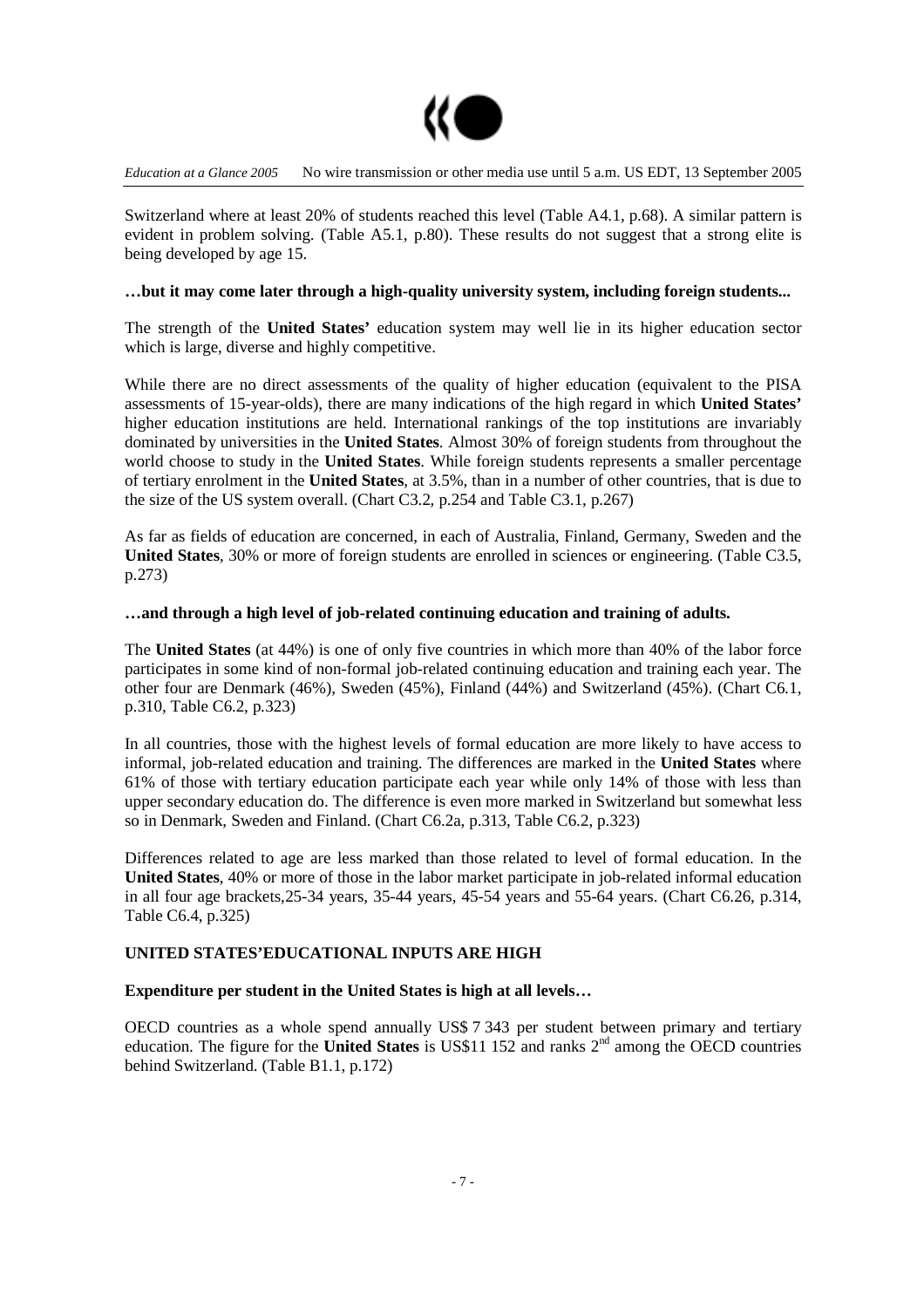

The drivers of expenditure per student vary across countries: among the five countries with the highest expenditure per student, Switzerland and the **United States** are two of the countries with the highest teachers' salaries at secondary level of education (Chart D3.1a, p.356) whereas Austria, Denmark and Norway are among the countries with the lowest student to teaching staff ratio. (Table D<sub>2</sub>.2, p.353)

# **…especially at the tertiary level…**

Expenditure per student at the secondary level at US\$ 9 098 in the **United States** is some 30% higher than the country average of US\$ 7 002. At the tertiary level, expenditure per student in the **United States** is almost double the country average at US\$ 20 545. (Table B1.1, p.172)

# **…where there is a large dependence on private sector funding.**

In tertiary education the percentage of funding coming from private sources varies widely, from less than 4% in Denmark, Finland, Greece and Norway to more than 50% in Australia (51%), the **United States** (54.9%)and Japan (58%), and higher in Korea (85%). (Table B3.2b, p.198)

# **Teachers' working time is high..**

Teachers' teaching hours in the **United States** are relatively high. (Note: The figures for the **United States** are estimated from a sample survey rather than administrative record and may slightly overstate the amount of teaching time.) The number of teaching hours per year in public primary schools in the **United States** is 1 139 hours, compared with the OECD average of 795 hours. For lower secondary education the average number of teaching hours in the **United States** is 1 127 compared with the average of 701 hours and for upper secondary, the United States figure is 1 121 compared with the average of 661 hours. (Table D4.1, p.381)

The composition of teaching time varies markedly. While primary teachers teach six weeks fewer per year in the United States than in Denmark, total teaching hours for primary teachers in the United States is over 75% higher than in Denmark because of differences in the hours of teaching per day: primary teachers in Denmark teach for around three hours per day, while their counterparts in the **United States** teach for around six hours per day. (Table D4.1, p.381)

# **SHOULD THE UNITED STATES WORRY ABOUT ITS EDUCATION SYSTEM?**

There are causes for concern in the **United States'** education system. The advantage it had over other countries of much higher completion rates of upper secondary education and tertiary education has been eroded.

The higher education system in the **United States** remains strong, at least in its reputation which is all that is measured internationally and at least for its elite institutions. The **United States'** economy continues to derive a relative advantage in innovativeness from the research conducted in its universities.

The quality of the learning of 15-year-olds in the **United States**, particularly in mathematics and problem solving, are well below those of many European countries and also Japan, Korea, Australia